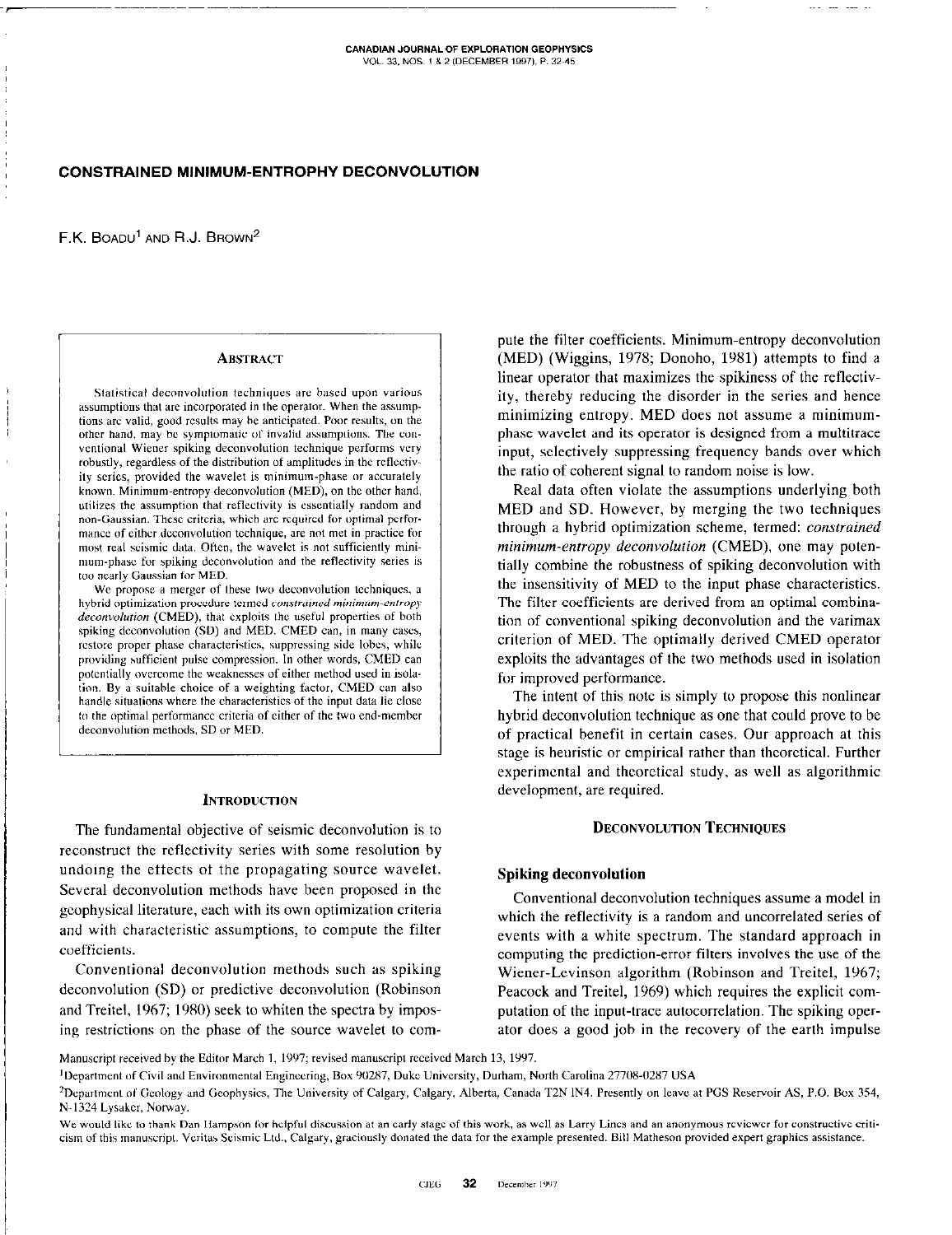response if that response is nearly white, random and stationary, and if the seismic wavelet is minimum-phase or accurately known (Ziolkowski, 1984). Jurkevics and Wiggins (19X4) observed that spiking deconvolution is robust under a wide range of reflectivity and signal-distortion conditions and still remains the universal choice in practice. Its successful application, like that of any other statistical deconvolution method, depends on the assumptions made in the development of the deconvolution operator.

# Minimum-entropy deconvolution

Minimum-entropy deconvolution (Wiggins, 197X; Ooe and Ulrych, 1979; Donoho, 1981; DeVries and Berkhout 19X4; Sacchi et al., 1994) designs the linear operator which, when applied to the seismic trace, leaves behind the smallest number of large spikes consistent with the data. Such an operator is designed by maximizing some data-simplicity measure with respect to the filter coefficients. The measure chosen by Wiggins (197X) is the varimax (or simplicity) norm defined for a multichannel time series X as:

$$
V(X) = \sum_{j=1}^{T} \left\{ \sum_{i=1}^{S} x_{ij}^{4} / \left[ \sum_{i=1}^{S} x_{ij}^{2} \right]^{2} \right\}
$$
 (1)

where:

$$
\mathbf{X} = \begin{bmatrix} x_{11} & x_{12} & \cdots & x_{1T} \\ x_{21} & x_{22} & \cdots & x_{2T} \\ \vdots & \vdots & \ddots & \vdots \\ x_{S1} & x_{S2} & \cdots & x_{ST} \end{bmatrix} = (\mathbf{x}_1, \mathbf{x}_2, \dots, \mathbf{x}_T) \tag{2}
$$

where  $x_{ij}$  is the *i*th sample of the *j*th trace with S samples and  $T$  traces, and  $x_i$  represents the single jth trace.

The varimax norm has the property that, for each trace, it is maximized to  $V = 1$  ( $V = T$ , for T traces) when the trace consists of a single spike of unit amplitude. In general, the more nonzero spikes of consistent amplitude there are, the smaller the varimax becomes. The MED normal equations (Wiggins, 1978), as they stand, are highly nonlinear and, as such, cannot be solved directly. However, they may be solved recursively in a fairly straightforward fashion, which "may not lead to a unique maximum value for  $V$  but  $\ldots$  leads to a useful local maximum" (Wiggins, 1978).

Wiggins (1985) noted that MED does not work very well most of the time and discussed a number of reasons for this. He also proposed an alternative deconvolution procedure, "entropy-guided deconvolution", designed to provide suitable deconvolution for real random seismic data and for wavelets of any phase. A feature of this scheme is that it approaches Wiener behavior as the probability distribution of the reflectivity series becomes more Gaussian. Other problems with MED have been dealt with, for example, by Donoho (1981), Jurkevics and Wiggins (1984) and Deeming  $(1984)$ , chief among them, perhaps, the question of model validity: if the reflectivity series within the design window does not have the minimum-entropy property, i.e., that of a sparse-spike sequence, then applying an MED.designed operator tending to produce such a sparse output would be inappropriate.

-

## Other techniques

Considerable recent theoretical work has been published on higher-order statistics and blind deconvolution (Mendel, 1991; Lacoume, 1992) and the effects on performance of such quantities as kurtosis, bandwidth, and duration (White, 1988; Boumahdi and Glangeaud, 1994), which surely will lead to improvements over such methods as SD and MED. Indeed, the hybrid method presented here, CMED, is not intended to eclipse such new and sophisticated methods. The objectives of this paper are quite limited and specific: to prcsent CMED as one possible deconvolution method that might be appropriate in many cases and which may he fairly readily implemented using software components that are widely available.

# CONSTRAINED MINIMUM-ENTROPHY DECONVOLUTION

Constrained minimum-entropy deconvolution (CMED) is developed for the purpose of combining the useful properties of Wiggins MED and Wiener spiking deconvolution. In real situations we expect the large degree of nonlinearity of the CMED varimax, coupled with the general instability of deconvolution and sensitivity to noise, to yield a "bumpy" objective function, i.e., one with multiple local minima. As mentioned earlier, the constrained varimax functional is complicated and its direct solution is a difficult problem. However, the problem can be solved by using an optimization scheme like that of Rothman (1985) that avoids the local linearization pitfalls of Wiggins's (197X) algorithm and searches for solutions close to the global minimum of the CMED objective function. The resulting algorithm conveniently adjusts to any desired combination of MED and Wiener deconvolution by a suitable choice of weighting factor.

# Constrained MED varimax functional

Following from equation (I) and defining the MED filter output as:

$$
y_{kj} = \sum_{l=1}^{L} f_l x_{k-l+1,j},
$$
\n(3)

the MED varimax norm may be written as:

$$
V(Y) = \sum_{j=1}^{T} V(y_j) = \sum_{j=1}^{I} \left\{ \sum_{k=1}^{K} y_{kj}^4 / \left[ \sum_{k=1}^{K} y_{kj}^2 \right]^2 \right\}
$$
(4)

where  $x_{ij}$  = input signal,  $K$  = number of time samples per trace,  $T =$  number of traces, and  $f_i$  are the L filter coefficients (filter length).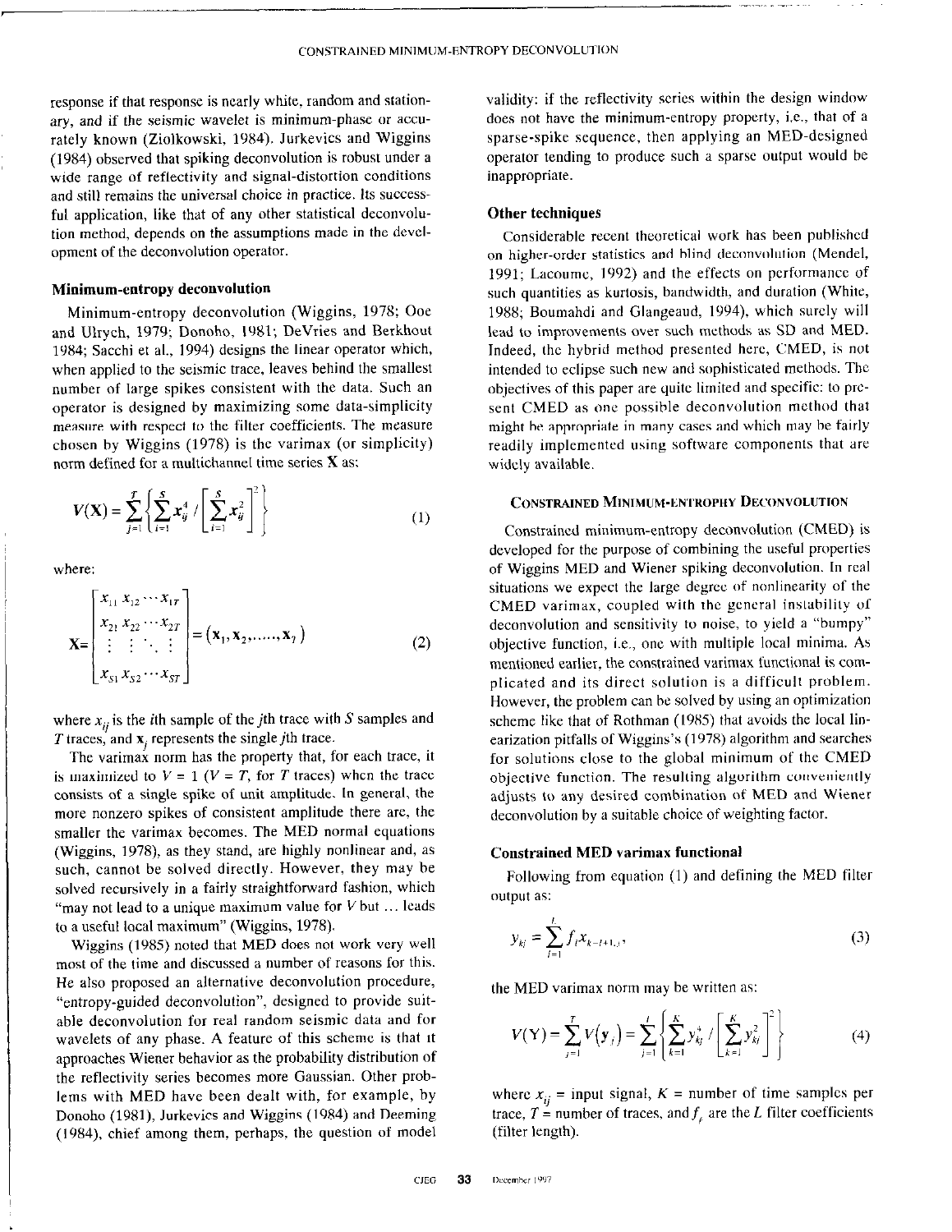Any approach used to maximize  $V(Y)$  will lead to the MED solution. Wiggins (1978) chose the iterative procedure using the Levinson algorithm. The prediction-error operator (spiking operator) can be obtained as a solution to the equation of the form:

$$
\sum_{m=1}^{L} [f_m \phi_{xx}(l-m) - \phi_{xx}(l)] = 0
$$
 (5)

where  $\phi_{xx}(\tau)$  is the autocorrelation of the input at lag  $\tau$ ,  $f_m$  are the filter coefficients, and  $\phi_{\alpha}(t)$  is the crosscorrelation between input and desired output. For multitrace cases, an average autocorrelation is computed for all the traces. Minimization schemes for the solution of equation (5) using the conjugate-gradient and gradient algorithms have been utilized by Wang and Treitel (1973). The approach adopted here is to minimize the sum of squares of the bracketed terms of equation (5).

The constrained-varimax norm  $C(Y)$  is then obtained by convex combination of equations (4) and (5), thus:

$$
C(\mathbf{Y}) = \phi_1(\lambda) \sum_{j=1}^{T} \left\{ \sum_{k=1}^{K} y_{kj}^4 / \left[ \sum_{k=1}^{K} y_{kj}^2 \right]^2 \right\}
$$
  
+  $\phi_2(\lambda) \sum_{j=1}^{T} \sum_{m=1}^{L} \left[ f_m^j \phi_{xx}(l-m) - \phi_{zx}^j(l) \right]^2$  (6)

To ensure convexity:  $\phi_1(\lambda) + \phi_2(\lambda) = 1$ ;  $\phi_1(\lambda) \ge 0$ , and  $\phi_2$  $(\lambda) \ge 0$ ;  $\phi_1$  ( $\lambda$ ) decreasing monotonically on [0,1] and  $0 \le \lambda \le$ 1,  $\lambda$  being a weighting factor expressing relative emphasis on either term of equation (6). Heuristically,  $\phi_1(\lambda) = 1$  $-\lambda^4$  and  $\phi_2(\lambda) = \lambda^4$  were chosen simply to be in accord with the exponent 4 in the varimax norm. By adopting such a convex combination, the solution swings from one extreme, say that of spiking deconvolution for  $\lambda^4$ , or  $\lambda$ , equal to unity, to that of MED for  $\lambda$  equal to zero. The CMED solution lies, in general, somewhere between these limits of  $\lambda$ . An average autocorrelation of all the traces was utilized in the computation of the CMED operator. The only unknown parameters in equation (6) are the filter coefficients on which the output is dependent. The solution of the CMED equation lends itself particularly to optimization routines which require function evaluation only.

### Optimization approach

Owing to the complexity of the CMED objective function and inadequate knowledge of the optimal filter coefficients, application of direct-search methods (e.g., Box et al., 1969) in the maximization is preferable. The optimization routine chosen, due to Bremermann (1970), is essentially an unconstrained global optimization routine, guaranteed to converge for fourth-order functions (Bremermann and Lam, 1970). At an iteration point  $x^{(0)}$ , the method generates a random direction vector  $r$  (with Gaussian distribution) and determines the restriction of the varimax function C to the line  $x^{(0)} + \lambda r$ .



Fig. 1. Input and output after deconvolution (model A): (a) sparse reflectivity series, (b) minimum-phase source wavelet.

This restriction is a fourth-order polynomial in the parameter  $\lambda$ , whose coefficients are determined by five-point Lagrangian interpolation. The derivative is a third-order polynomial which has either one or three real roots. These roots are computed by Cardan's formula (Bremermann, 1970).

If there is one root,  $\lambda_0$ , the procedure is iterated from the point with a new random direction, provided  $C(x^{(0)} + \lambda_0 r) \leq$  $C(x^{(0)})$ . If this inequality does not hold, the method is iterated from  $x^{(0)}$  with a new random direction. When there are three roots,  $\lambda_1$ ,  $\lambda_2$ ,  $\lambda_3$ , then the functional is evaluated at  $x^{(0)} + \lambda_1 r$ ,  $x^{(0)} + \lambda_2 r$ , and  $x^{(0)} + \lambda_3 r$ . The procedure is iterated from the point where the value of C is minimum, continuing until a predetermined number of iterations have been run or C has decreased to a prescribed value. The initial guess need not be close to the optimum filter values, though a closer guess implies fewer iterations to the optimum.

The convergence properties of the method have been analyzed by Bremermann (1970). And, in a comparative assessment of five least-squares inversion methods, Hoversten et al. (1982) noted that for Bremermann's method the number of function evaluations used in the iterative procedure is independent of the number of parameters (filter coefficients) describing the system, while the other four routines (ridge regression, spiral algorithm, Peckam's method, simplex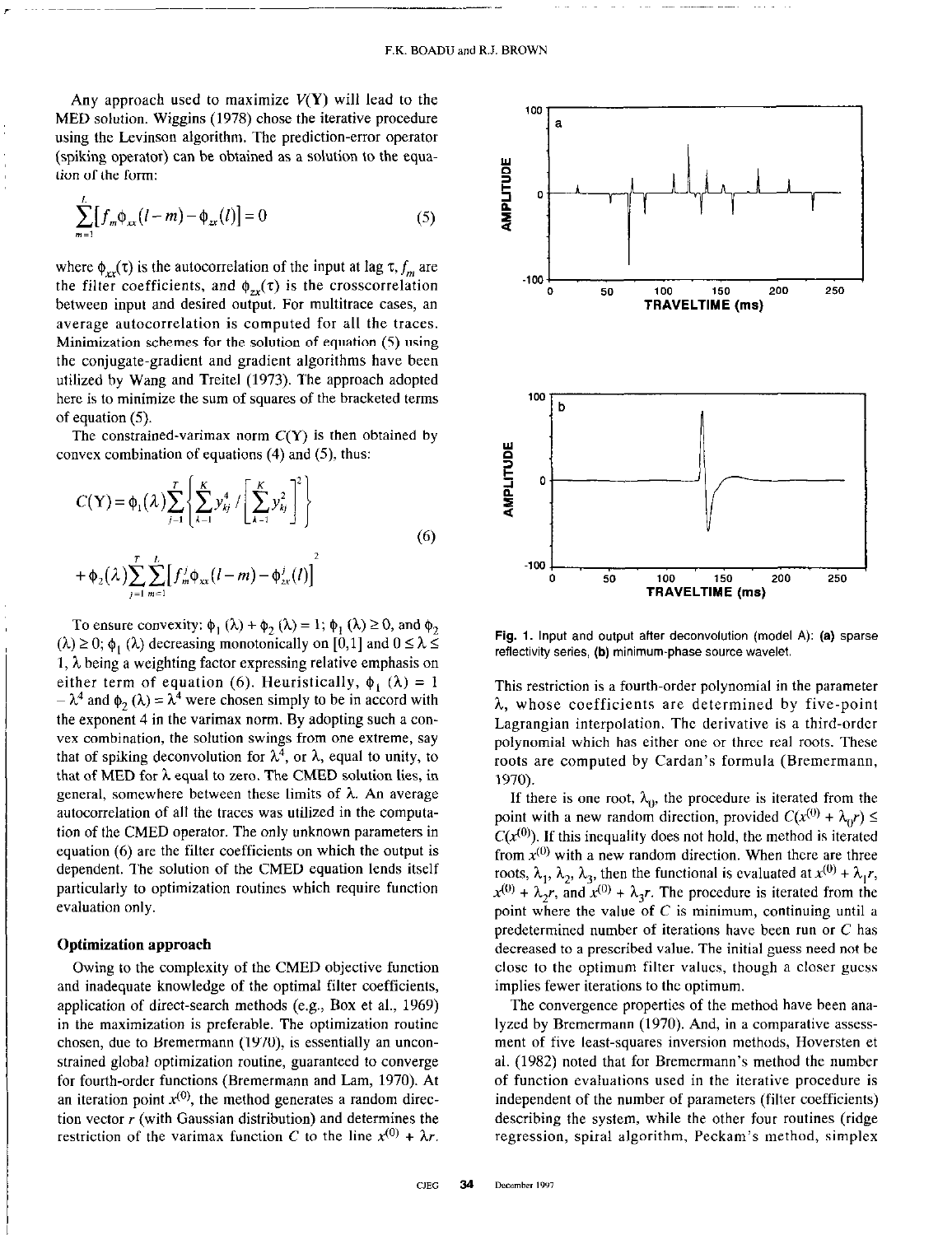#### CONSTRAINED MINIMUM-ENTROPY DECONVOLUTION



Fig. 1. (c) output after applying SD, (d) output after applying MED, (e) output after applying CMED.

method) require more function evaluations as the number of parameters increases.

In the design of the CMED algorithm, the approach taken is to use the direct-search (global optimization) routine due to Bremermann (1970) to investigate the constrained varimax norm over some broad region of interest by a predetermined number of iterations, usually 10 to 30. At this stage, the parameters constitute a good initial guess for local optimization for faster convergence and efficient investigation. The output of the local optimization routine after successful convergence is the CMED operator. In most of the successful runs, 300 to 400 iterations were carried out.

As can be seen from equation (6). the CMED norm has the weighting factor as an input parameter. As will be seen later, the phase-resolution characteristics of the propagating wavelet are dependent on this parameter. A user-friendly algorithm developed for CMED allows for flexible input of the weighting factor, choice of the design window, and heuristic estimation of filter length.



Fig. 1. (f) residual wavelet after SD, (g) residual wavelet after MED. (h) residual wavelet after CMED. Amplitudes in all figures are arbitrarily normalized to [-100%, 100%].

## EVALUATION OF CMED PERFORMANCE

The performance criterion for the three deconvolution methods was established following the procedure by Jurkevics and Wiggins (1984). Synthetic data with known reflectivities and wavelets were deconvolved using all three techniques. The degree of pulse compression was assessed by a residual wavelet, a measure of average waveform remaining in the seismogram after deconvolution. This measure was utilized by Jurkevics and Wiggins (1984) in their critique of seismic deconvolution methods and we deem it satisfactory for purposes of this paper. This residual wavelet is defined in the frequency domain by division as:

residual wavelet (ω) = 
$$
\frac{\text{processed output (ω)}}{\text{true reflectivity (ω)}}
$$
 (7)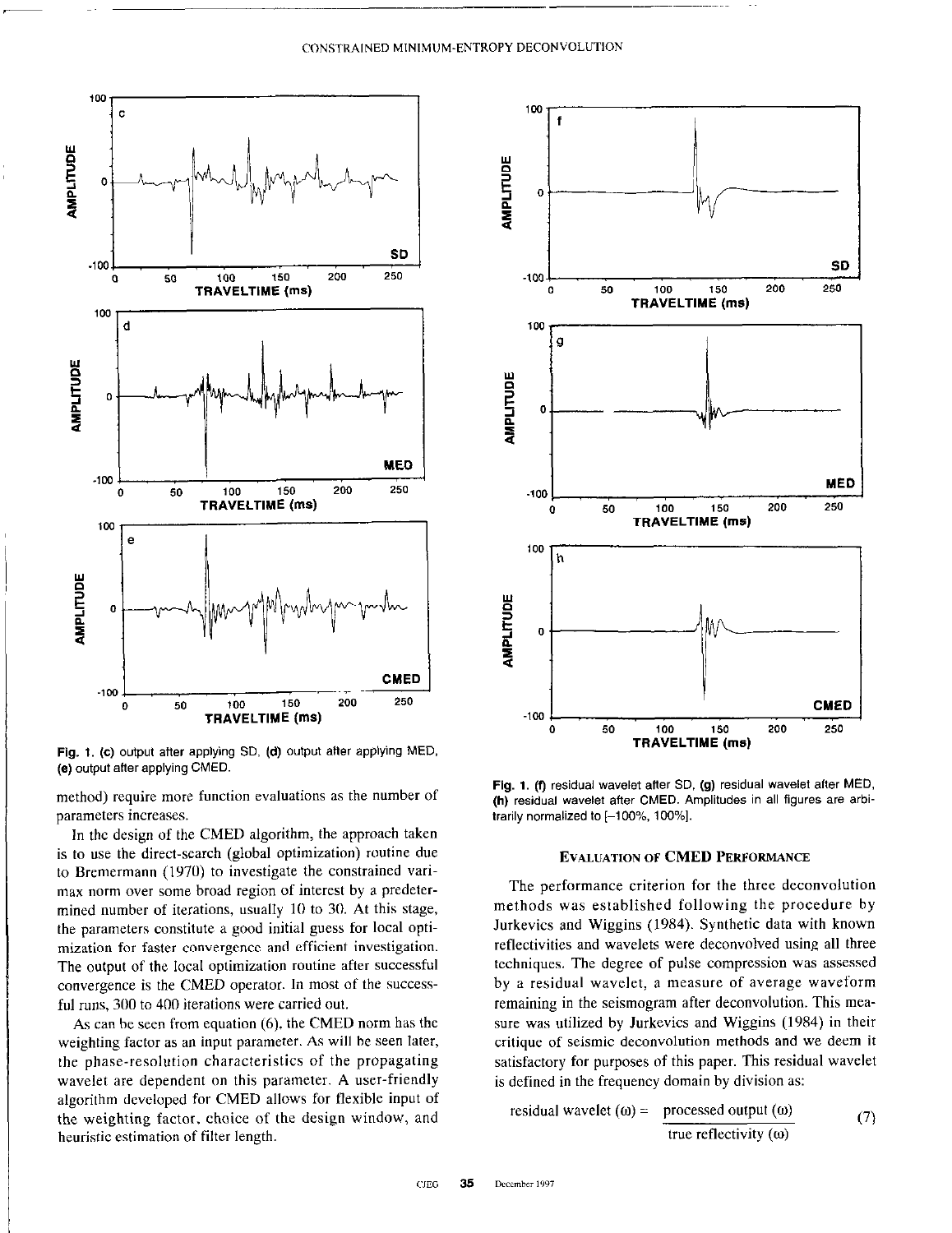and, in practice, a small constant (white noise) can be added to the denominator to avoid instabilities caused by division by very small numbers.

For ideal deconvolution, the time-domain residual would be a spike, i.e.: output = reflectivity. And the residual for no deconvolution would be the original source wavelet, i.e.: output = input. In real situations, the residual resides between the two extremes. Any phase distortions introduced in the propagating wavelet can be discerned by examining the output residual wavelet. Thus the residual wavelet is a good indicator of the degree of pulse compression and phase distortion or restoration.

#### Synthetic data results

A comparative study was performed on the three methods, SD, MED and CMED. The synthetic data contain different source wavelets: minimum-phase, band-limited zero-phase and band-limited phase-shifted (90") wavelets. We used sparse and dense reflectivities that were thought to simulate well a variety of field conditions. The three methods were applied to the input traces and the outputs examined. In most cases the residual wavelet was examined as it gave a good indication of the performance of the particular deconvolution method in question. Several models that included different distributions of reflectivity and different source wavelets were run (Boadu, 1987) and we here present a few examples of the most relevant results



Fig. 2. Input and output after deconvolution (model B1): (a) dense reflectivity series. (b) band-limited zero-phase source wavelet.

*Example 1, model Al.*  $-$  Model Al consists of a sparse reflectivity series (Fig. la) convolved with a minimum-phase source wavelet (Fig. lb). Outputs after deconvolution using the three methods are illustrated in Figures Ic, d, and c. Each method does a reasonable job of compressing the source wavelet and reproducing the original reflectivity. MED gave the best result, as the characteristics of the input model were consistent with the assumptions made in obtaining the MED operator. The residual wavelets extracted after deconvolution are shown in Figures If, g, and h. Suppression of side-lobes is a desirable characteristic in situations where phase resolution is vital, as in high-resolution seismic and in the exploration for stratigraphic traps (e.g., Rictsch, 1982), and in this case MED and CMED do a better job than SD.

A symmetric filter (Wiggins, 1978) of length 16 points was used as the initial guess in both MED and CMED, with a weighting factor of 0.05. The CMED residual wavelet shows lower frequencies as well as a polarity reversal. The lower



Fig. 2. (c) residual wavelet after SD, (d) residual wavelet after MED. (e) residual wavelet after CMED.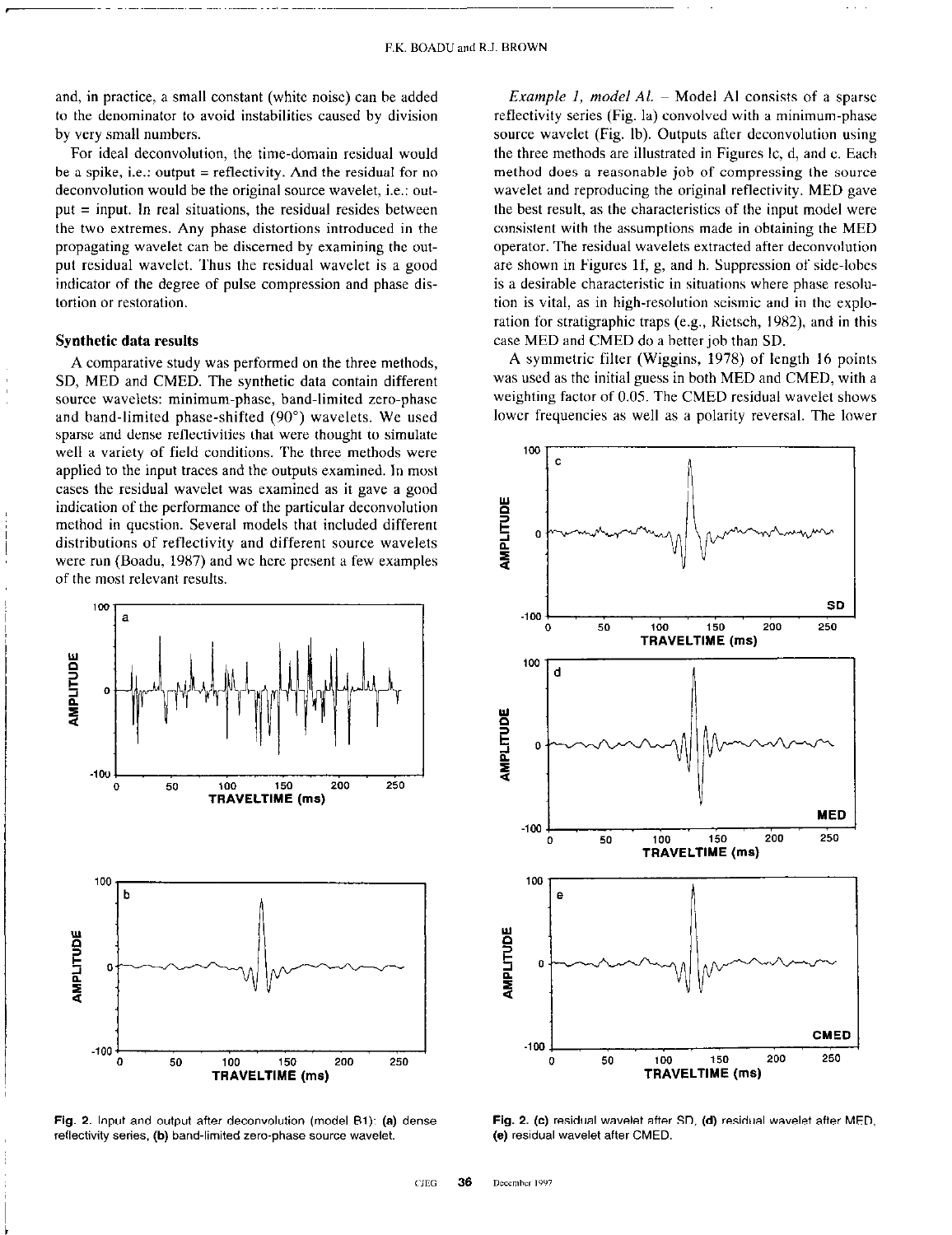

Fig. 3. Input and output after deconvolution (model B2): (a) dense reflectivity series,  $(b)$  90 $^{\circ}$  - phase-shifted source wavelet.

frequencies may hc attrihutahle to the nature of the ohjectivc function used in the CMED algorithm. The combination ot the fourth-order varimax functional and the second-order autocorrclation tends to reduce both numerical instahilitics and the estimation variance, contributing to the robustness of CMED. The time delay observed in both MED and CMED is likely due to the filter length chosen. This may pose a potential problem for the two methods. However the prohlcm is partly solved by trial runs to dctcrmine the filter length that maximizes and tapers the objective functions.

The polarity reversal seen is characteristic of MED-like norms: i.e., that the polarity of the output "spikes" cannot he predicted as they do not affect the maximization of the varimax norm (Wiggins, 1978). (Compare, for example, Figs. 5b and 7h.) In gcncral, the output will appear reversed if, on average. negative lohes arc larger than positive ones. Wiggins (1978) suggests applying a polarity reversal to outputs after careful comparison of outputs and inputs.

Example 2, model  $Bl. -$  Model B1 is a dense reflectivity series (Fig. 2a) convolved with a band-limited zero-phase wavelet shown in Figure 2b. The nature of this reflectivity series simulates very well real data situations with rellcctors occurring, on average, about every 4.5 ms (Jain, 1986). The wavelet is of a trapezoidal passband of 12 Hz to 55 Hz, with taper zones from 8 to 12 Hz and 55 to 65 Hz. This frequency



Fig. 3. (c) residual wavelet after SD, (d) residual wavelet after MED. (e) residual wavelet after CMED.

band has been reported by Jain (1986) as representative of much data collected in Alberta over the last several years. This test wavelet is somewhat noisy because it was bandpass-filtered in order that its frequency content should match that spccificd.

Figures 2c, d, and e show the residual wavelets after processing with the three methods. The SD residual wavelct is a reasonable representation of the source wavelet; however, the CMED residual wavclet (weighting factor of 0.35) is significantly better and appears the hest (the most spike-like) of the three. Side lobes are fairly well suppressed and there is considcrahle pulse compression. The MED residual wavelet, the worst of the three, is phasc-distorted and unstable.

Example 3, model  $B2$ . – This model consists of a dense reflectivity series convolved with a phase-shifted wavelet (Figs. 3a and b). The residual wavelet was examined after application of each of the three methods. Figures 3c, d, and e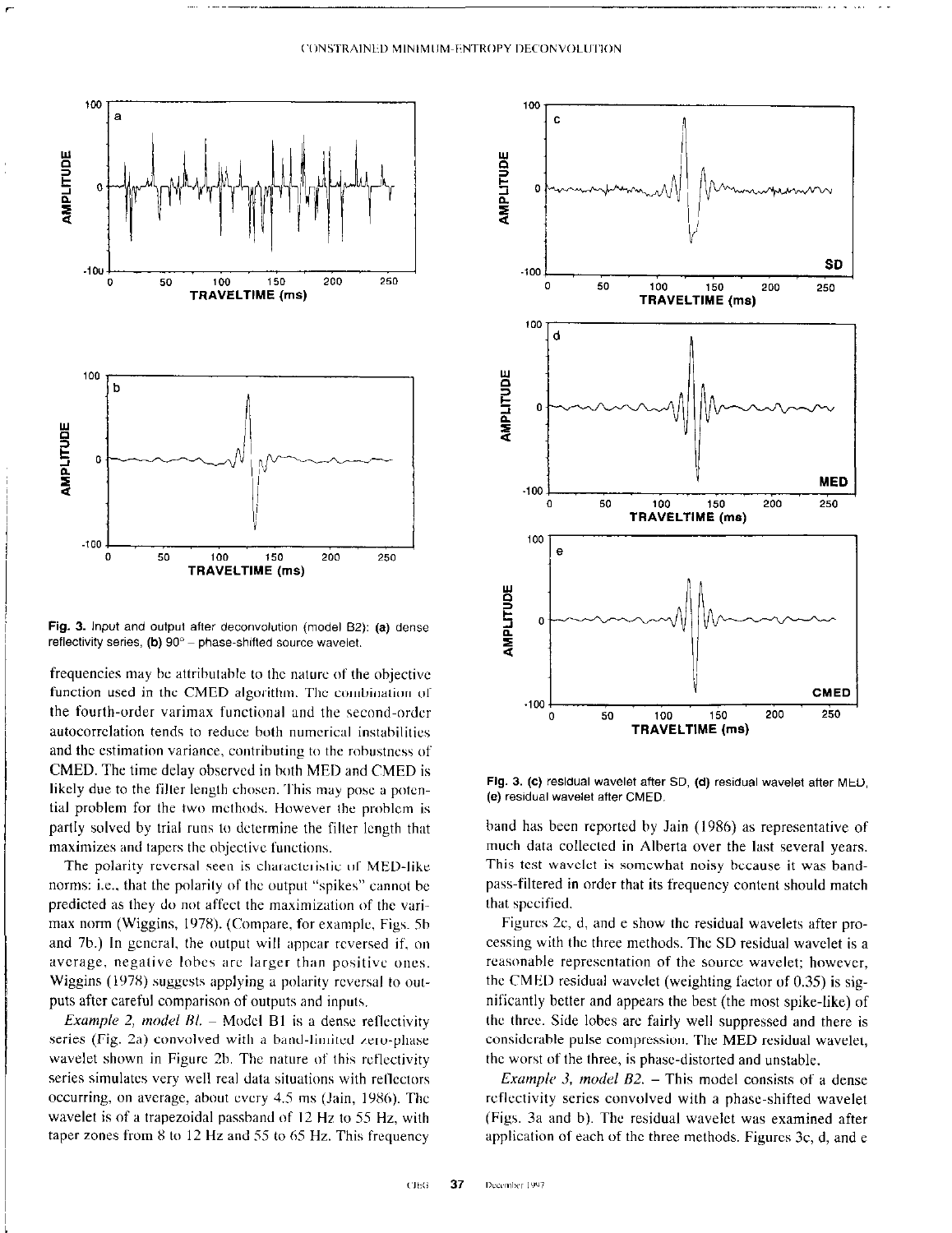

Fig. 4. Residual wavelet after deconvolution of input data (model Bl) with 5% white noise added: (a) SD, (b) MED, (c) CMED.

are the outputs of the residual wavelets. A filter length of 8 points was used with a weighting factor of 0.12 for the CMED. The CMED provides a better and cleaner residual wavelet with reasonable suppression of sidelobes, whereas the MED and SD residual wavelets show considerahlc phase distortion.

## Effects of noise

Noise of any form degrades most inversion or deconvolution processes as it leaves stratigraphic imprints unclear. Berkhout (1977) indicated that even low-level noise is detrimental to reliable wavelet deconvolurion using a one-sided operator. Any procedure which attempts to suppress noise or reduce amplification of noise is thus desirable. Figure 4 shows residual wavelets after processing using the three deconvolution methods. The input model is Model Bl with



Fig. 5. Residual wavelet, using 5-point filter, after: (a) SD, (b) MED, (c) CMED.

additive noise (5% white noise). This random noise is of uniform distribution with the maximum amplitude as a percentage of the largest signal amplitude.

We observe that the CMED (Fig. 4c) has done the best job in terms of reducing noise amplification. The average waveform after SD has the highest noise level. Waveform distortion is seen in the MED residual wavelet.

## Effect of filter length on CMED output

As previously mentioned the length of the deconvolution operator is often a sensitive parameter in MED.like deconvolution schemes. Figures  $5, 6$ , and  $7$  show the residual wavelets after processing of Model BI with 5-point, 20-point, and 30-point filters, respectively. In Figure 5, each method shows adequate pulse compression and sufficient side-lobe suppression, the best 5-point result being for CMED. In the 20-point case (Fig. 6) the pulses are generally worse, being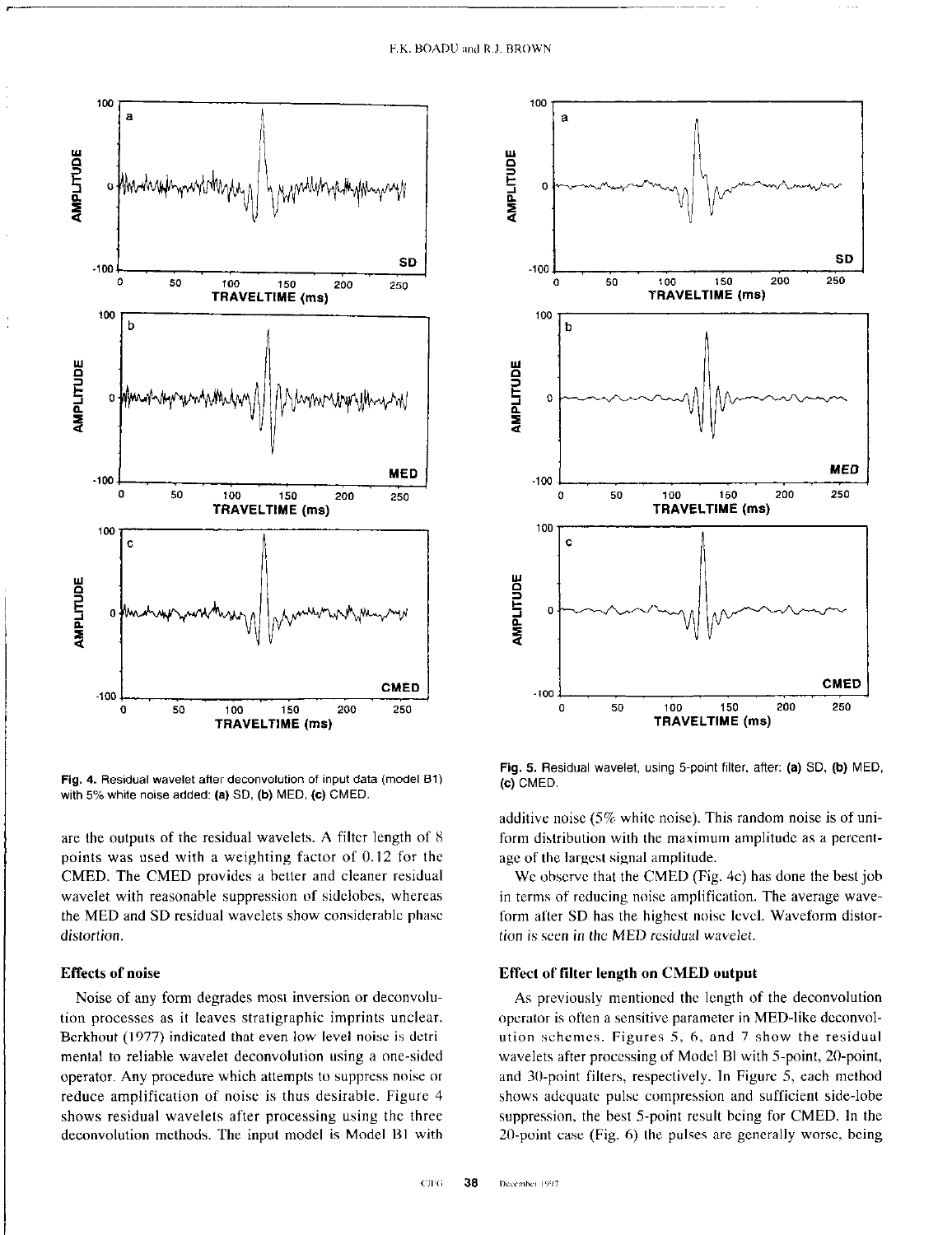

Fig. 6. Residual wavelet, using 20-point filter, after: (a) SD, (b) MED, (c) CMED.

broader than for the 5-point case (Fig. 5). In this case, CMED and SD are about equally good, MED hcing worst. In Figure 7, the continuing degradation of output with filter length is clearly seen. One may also observe that SD is not nearly as sensitive to filter length as MED or CMED is. Better results are obtained from CMED using shorter filter lengths.

### Effects of weighting factor on CMED output

In the design of the CMED operator, a weighting factor in the form of a parameter is introduced in the CMED objective fimction. A suitable choice of this parameter allows the solution to swing from SD to MED. Figure 8 shows the residual wavelet outputs (Model Bl) varying the weighing factor, values being 0.3, 0.35, and 0.4. The gradual shift in phase with the weighting factor can be seen. An optimum value of 0.35 sets the phase close to zero. The weighting factor is thus



Fig. 7. Residual wavelet, using 30.point filter, after: (a) SD, (b) MED, (c) CMED.

a critical parameter in phase selection. By examining output for various values of the weighting factor, one can find a reasonable value. The choice of the weighting factor at present is heuristic. However, a more appropriate way is to include the weighting factor as a parameter to he estimated by optimization of the CMED objective functional.

## Amplitude spectra

Figure 9 shows one example of amplitude spectra before and after deconvolution of noisy input data (Model Bl COTrupted with 5% noise). The noise dominates in the high-frequency portion of the spectrum as incoherent signal. SD blows up these incoherent signals considerably. MED reduces signal amplitude in low-frequency portions of the spectrum and hoosts, to a lesser extent, the high-frequency incoherent signals. CMED (Fig. 9c) amplifies some of the low-frequency signal and, relative to SD and MED suppresses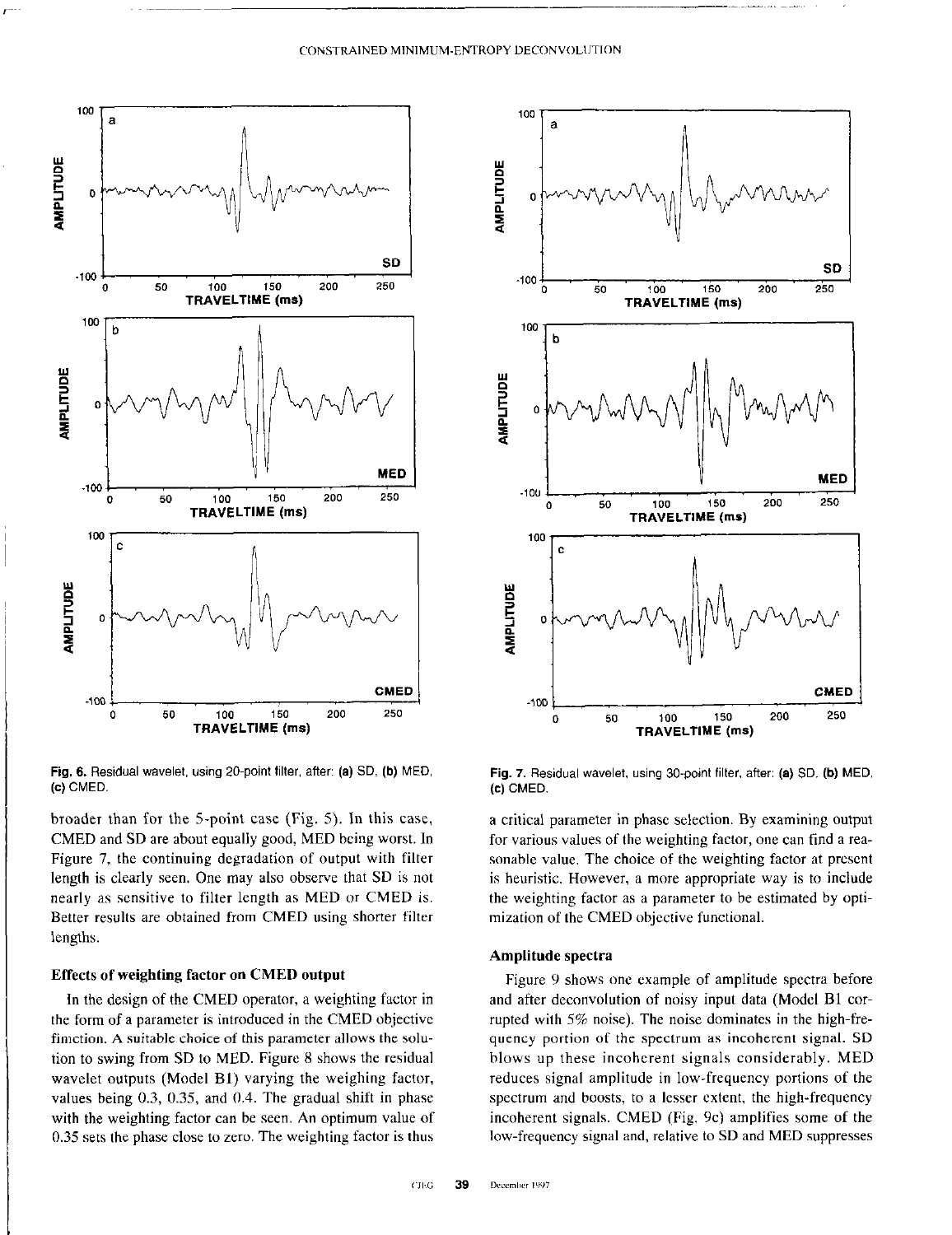

Fig. 8. Effect of varying the weighting factor (CMED) on phase of the residual wavelet: (a) 0.3, (b) 0.35. (c) 0.4.

the high-frequency incoherent signals. Again, this property of CMED is advantageous as amplification of such high-frequency noise may become a problem, particularly at late reflection times. Such noise may also cause serious errors in phase treatment produced by spiking deconvolution (Berkhout, 1977).

# Real data

A field shot record obtained from Veritas Seismic Ltd. (Calgary) was used to test the performance of CMED on real data. Figure 10a shows the unprocessed data. Figures 10b, c, and d show the processed data using SD, MED and CMED, respectively. The deconvolution parameters for the spiking deconvolution were: an operator length of 22 points, a whitenoise level of OS%, and a design window of length hetwccn 400 and 650 ms. The MED was processed with an operator length of 22 points while the CMED had a filter length of 22 points and a weighting factor of 0.1.



Fig. 9. Amplitude spectra before and after deconvolution (5% noise) for: (a) SD. (b) MED. (c) CMED.

Some improvements of the CMED over the other two methods can be discerned from the gathers. The reflectors have been clearly isolated with better resolution and signalto-noise ratio. The main reflectors which exhibit some doublets in the MED and SD sections show as single events on the CMED sections.

# Applicability of CMED

One of the prime aims of most standard deconvolution techniques is to produce a common-midpoint (CMP) stacked section in which each trace can be considered as the earth's primary reflectivity series convolved with a zero-phase wavelet. We thus expect the residual wavelet to be zerophase, though more often it is not. The variety of reasons which give rise to this phase distortion have been described by Levy and Oldcnburg (1982). Stability of phase becomes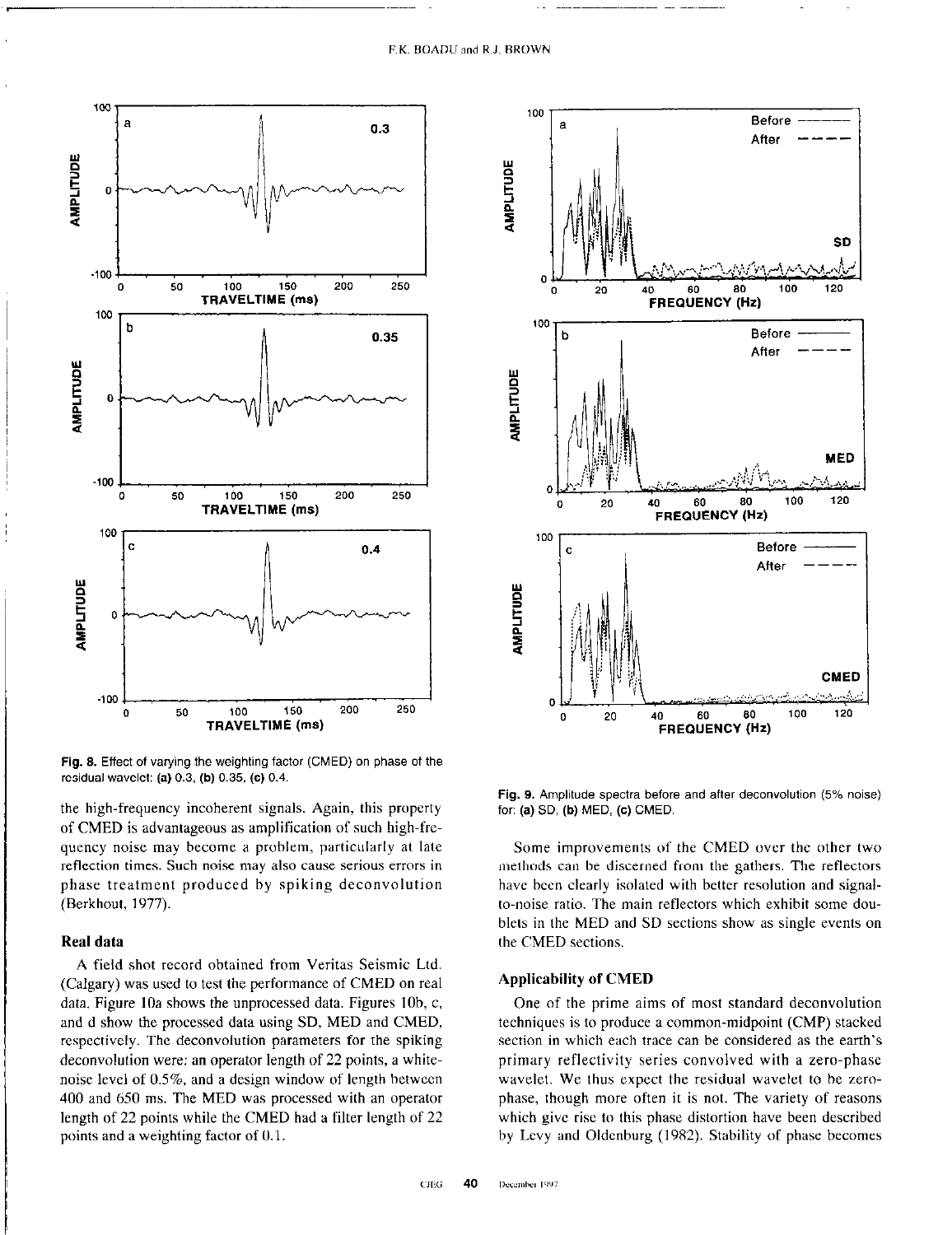



important when looking for stratigraphic traps, whose detection is dependent on local changes in lithology. These detailed changes in lithology are expressed on the processed section as lateral changes in amplitude and phase of the earth's reflectivity. In seismic inversion procedures, slight

phase differences between the source wavelet and the residual wavelet can cause small time shifts between inverted traces and sonic logs and can introduce some inaccuracies in inversion results in the vicinity of large velocity contrasts (Jain, 1986).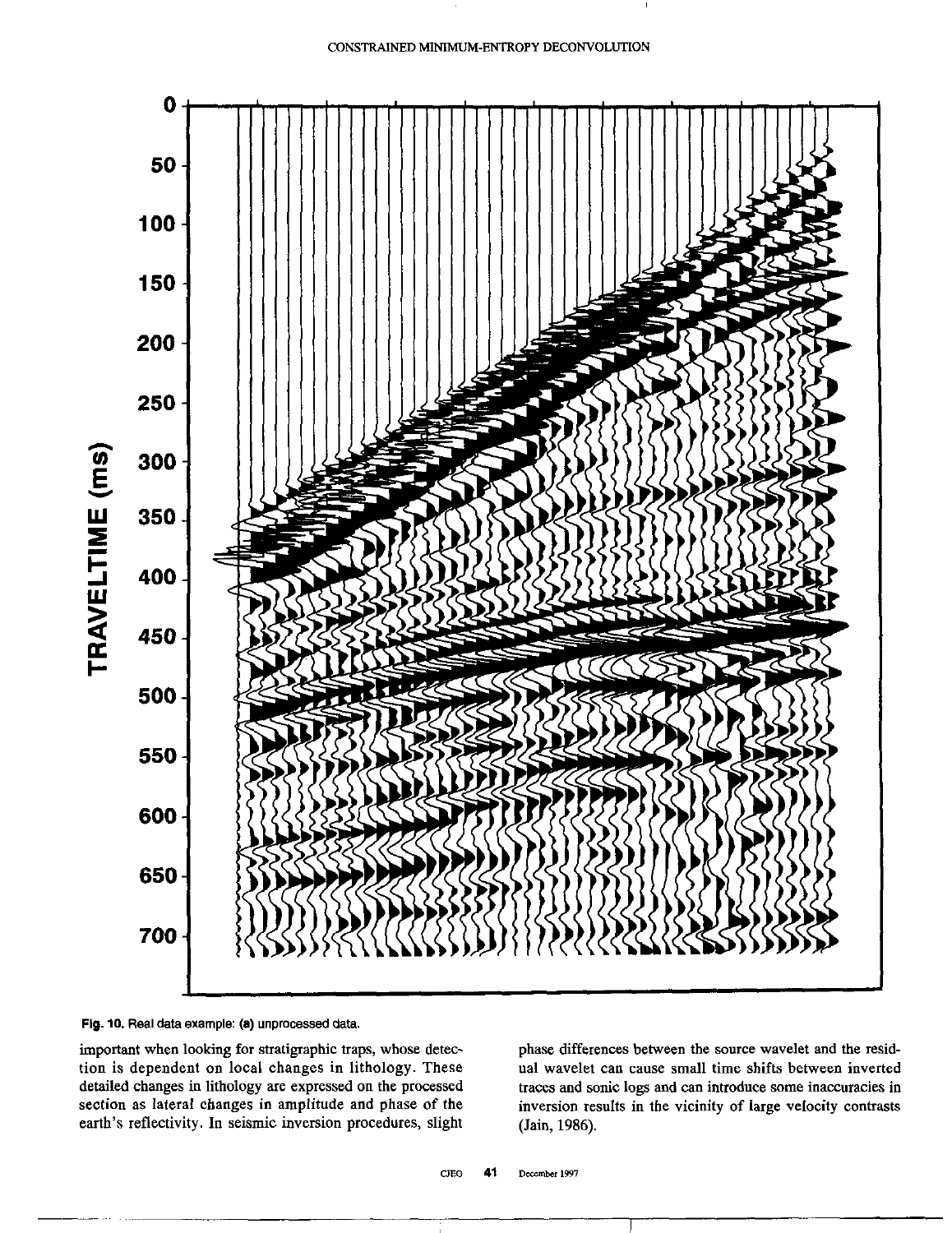# F.K. BOADU and R.J. BROWN





A common technique to correct for residual phase of the wavelet is to phase shift a number of scismograms in the vicinity of a well until the best match between the synthetic seismogram and the phase-shifted data is found. As commented by Levy and Oldenburg (1987), the mathe-

matical model of constant phase shift may not be appropriate in all instances. The CMED adopts a simple approach of phase shifting the residual phase to be zero by varying the weighting factor. Usually two or three trials give the required results. For the models run, the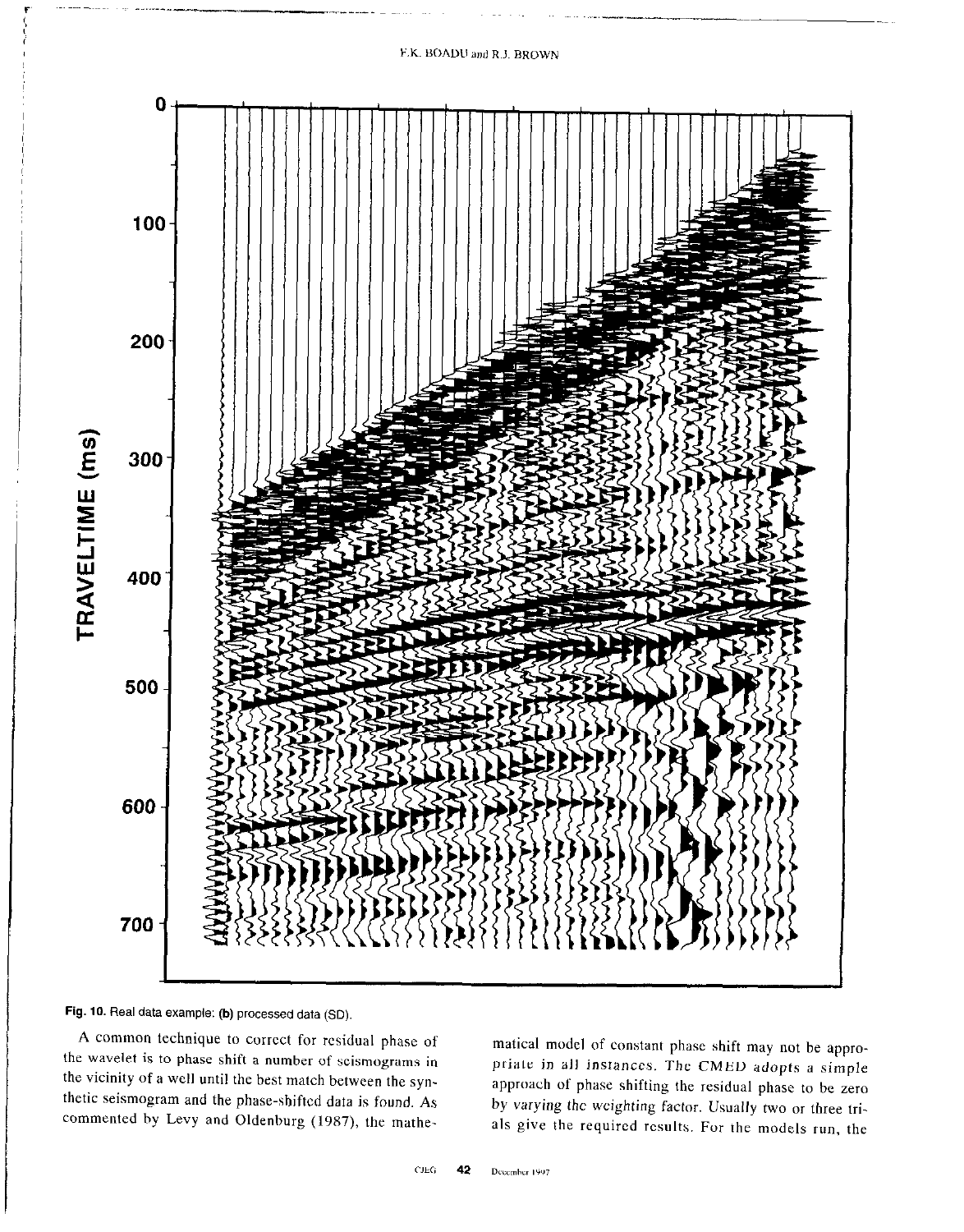

Fig. 10. Real data example: (c) processed data (MED).

CMED has the property of stabilizing the residual wavelet, reducing sidelobes and eliminating residual phase.

Suppression of side lobes is very important in enhancing reflection events. Rietsch (1982) favors designing deconvolution filters that place more emphasis on the reduction of side lobes of the filtered wavelet than on sharpening of the deconvolved pulse for normal sampling rate. An appealing feature of CMED is its apparently greater tendency to reduce side lobes.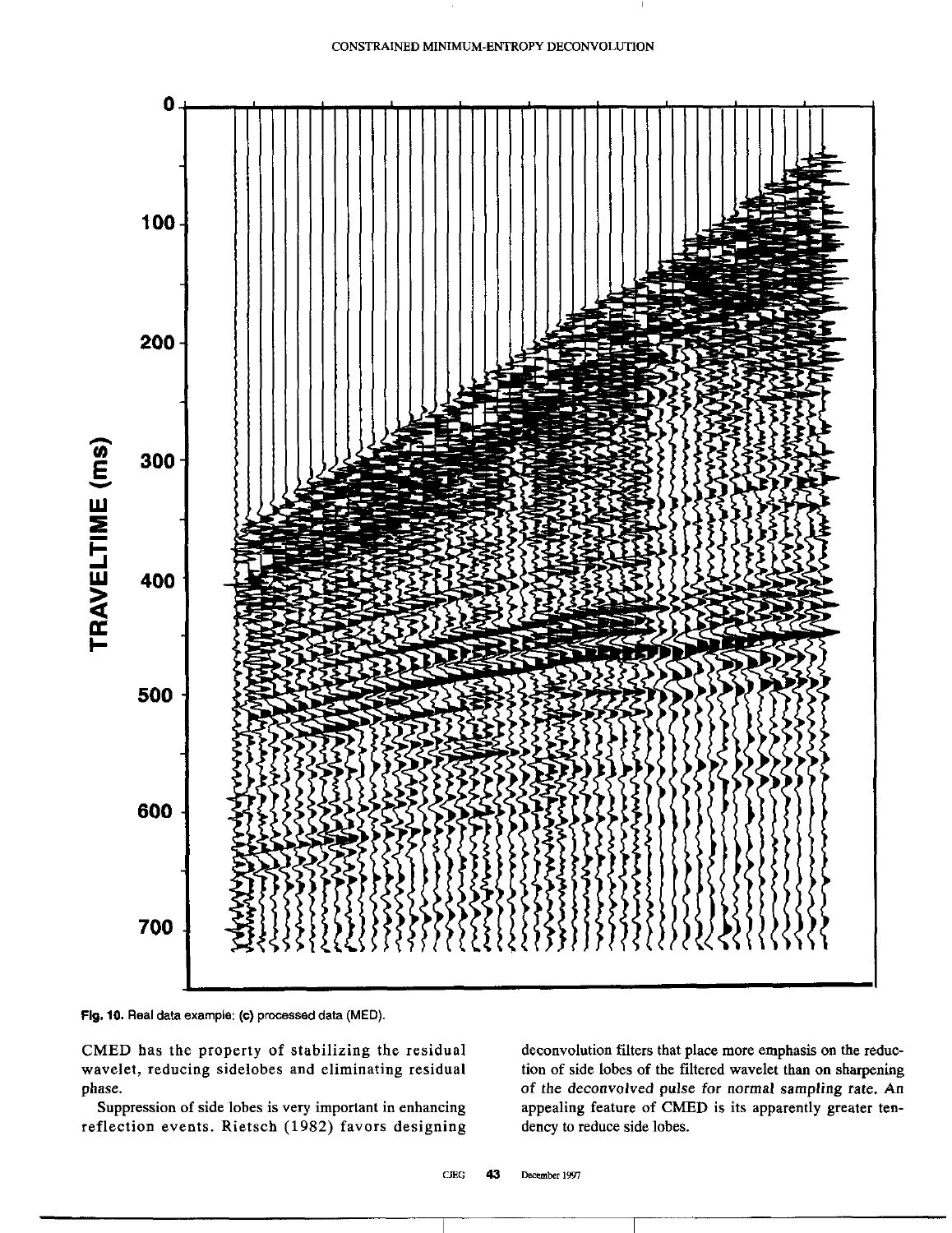#### F.K. BOADU and R.J. BROWN





# **CONCLUSIONS**

A hybrid technique of seismic deconvolution termed constrained minimum-entropy deconvolution (CMED) has been proposed as a combination of spiking and minimum-entropy

deconvolution. Outputs from the synthetic data models run using the three deconvolution methods, wcrc compared. The conclusion drawn is that CMED can do a better job in some situations where either MED or SD performs badly. CMED works reasonably well on the real data presented in this